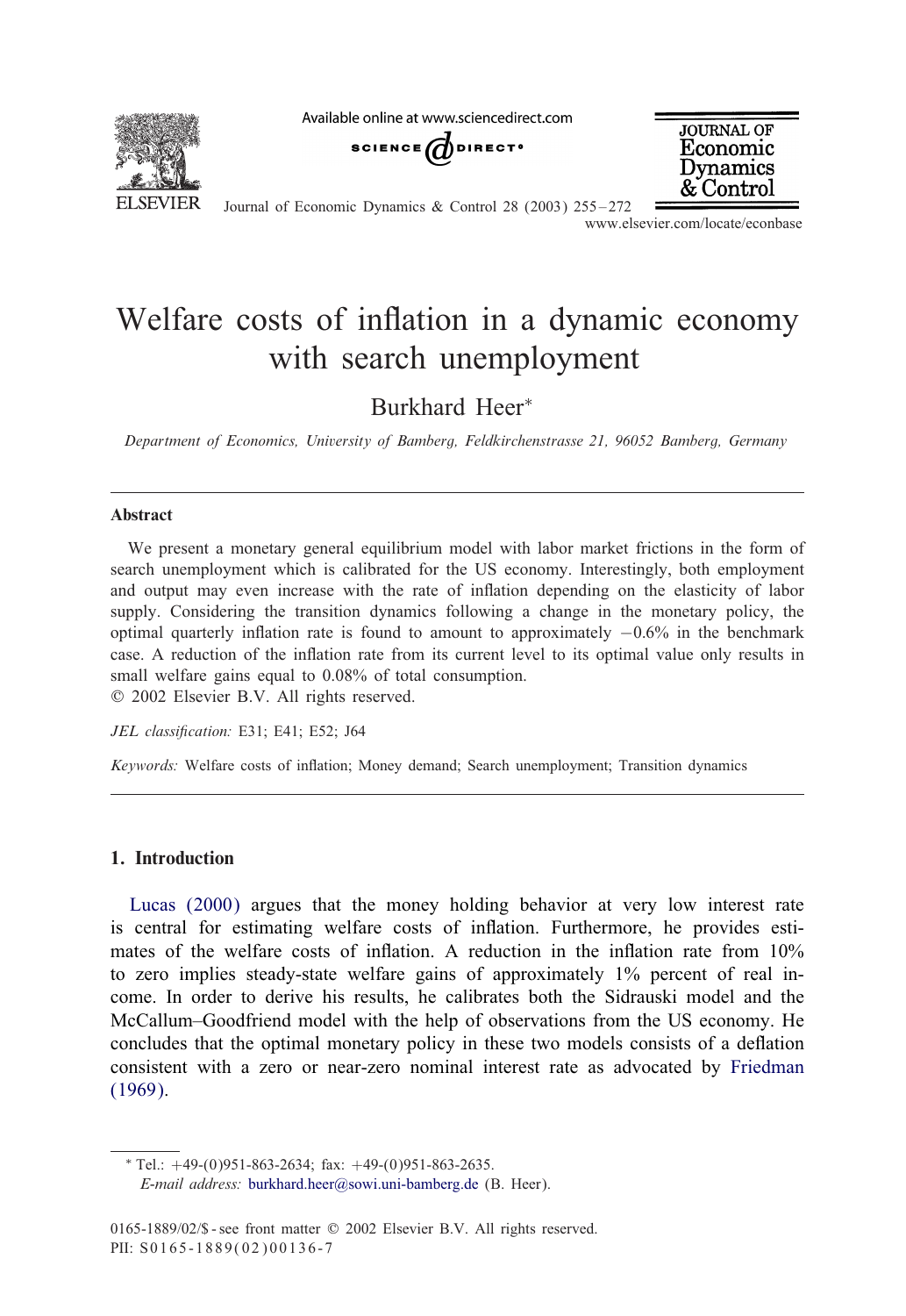#### 256 *B. Heer / Journal of Economic Dynamics & Control 28 (2003) 255 – 272*

In a variety of recent studies on the optimal quantity of money and the optimality of the Friedman rule, the use of cas[h has been motivated with a](#page--1-0) cash-in-advance constraint provided in Lucas and Stokey (1983, 1987).<sup>1</sup> In the presence of a cash-in-advance constraint, higher inflation reduces the return from working as income earned in the previous period cannot be spent on the cash good until the next period. As a consequence, households substitute leisure for labor and employment and output decline. In the cash-in-advance economy of Cooley and Hansen (1989), the optimal growth rate of money entails a zero nominal interest rate so that the cash-in-advance constraint does not bind. They estimate the welfar[e costs of a reduction from an a](#page--1-0)nnual inflation rate of  $10\%$  to the optimal rate to amount to approximately  $0.1-0.4\%$  of GNP, depending on the measurement of money by either the monetary base or M1.

Over the last decade, two different questions with regard to the welfare costs of inflation have been extensi[vely analyzed in the general equ](#page--1-0)ilibrium model with a [cash-in-advance constraint b](#page--1-0)ased on [Lucas an](#page--1-0)d S[tokey \(1983, 1987\):](#page--1-0) (i) is the Friedman rule of a zero nominal interest rate still optimal in economies with distorting taxes, and (ii) wh[at is the \(quanti](#page--1-0)tative) effect of inflation on welfare if monetary policy affects the g[rowth rate of the eco](#page--1-0)nomy. The first question is answered using standard results from public nance (as in Diamond and Mirr[less, 1971a, b\), e.g. in](#page--1-0) the studies of Cooley and Hansen (1991), Gillman (1993), or [Chari et](#page--1-0) al. (1996). The second question is examined in models of endogenous growth where inflation reduces the growth rate. In Gomme (1993), [endogenous grow](#page--1-0)th arises through human capital accumulation as in Lucas (1988, 1990). A 10% money growth rate  $(8.5\%$  inflation rate) results in welfare costs of no more than 0.03% of income. Wu and Zhang (1998) analyze a monetary endogenous growth model based on Romer (1986). They find significant welfare costs of inflation in the range from half to  $5\%$  points for an annual monetary growth of 10%. Different from [Gomme \(1993\),](#page--1-0) the growth rate effect is important in their model.

In the present paper, we also analyze the welfare costs of inflation in a monetary general equilibrium model with a cash-in-advance constraint. However, our direction of research is different from the above studies which all assume Walrasian labor markets. Our model is based on Pissarides (1990). Unemployment results from time-consuming and costly matching of vacancies with searching agents. The presence of search unemployment and wage bargaining is shown to have an impact on optim[al monetary](#page--1-0) policy. We find that inflation may help to increase e[mployment. Furth](#page--1-0)ermo[re,](#page--1-0) [even](#page--1-0) [though the Fr](#page--1-0)iedman rule may not be optimal, the resulting welfare losses from such a deflationary monetary policy are of small magnitude.

At first glance, this result is surprising. Following a rise in the inflation rate, agents substitute search for leisure, similar to the leisure-labor substitution effect in Cooley and Hansen (1989) or in the endogenous grow[th models of](#page--1-0) [Gomme \(1993\)](#page--1-0) and [Wu and](#page--1-0) [Zhang \(1998\). The](#page--1-0) red[uction in search](#page--1-0) effort reduces the probability of firms to fill a job and tends to decrease employment. However, in our model, there is also an opposing

<sup>&</sup>lt;sup>1</sup> Two other popular frameworks for the analysis of the optimality of the Friedman rule are the shopping time model and the money-in-the-utility model. See e.g. Woodford (1990), Guidotti and Vegh (1993), Correia and Teles (1996, 1997), or Chari et al. (1996).